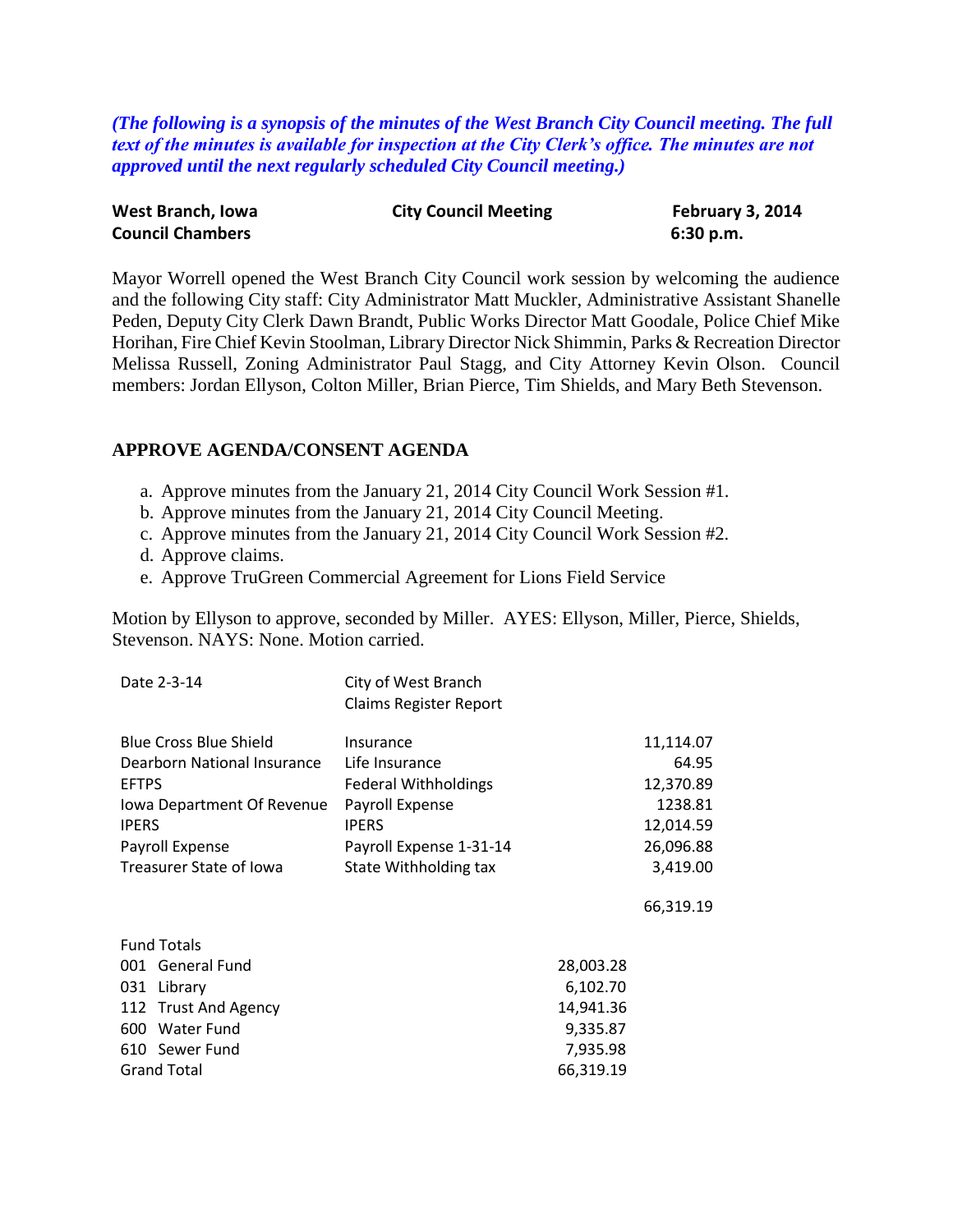#### **COMMUNICATIONS/OPEN FORUM**

National Park Service Superintendent Pete Swisher informed the Council of some upcoming new exhibits at the Visitor Center. Swisher shared materials with the Council and encouraged attendance at the scheduled events. Superintendent Swisher also informed the Council that the first Hoover's Hometown Days meeting took place on January 29, 2014, and that more information will be forthcoming.

Herbert Hoover Presidential Library Association Executive Director Jerry Fleagle addressed the Council regarding a Main Street meeting he attended on January 29, 2014. Fleagle noted observations about West Branch businesses including those that are service oriented, tourism focused, or a combination thereof. Fleagle also added that those attending the meeting expressed an interest in developing a combined map of West Branch to include points of interest for all patrons.

# **PUBLIC HEARING/NON-CONSENT AGENDA**

#### Mayor Mark Worrell-Recognition of Plato Electric

Mayor Mark Worrell recognized Dick Maske of Plato Electric for his forty two years of presence in the community and dedication to the City of West Branch.

Approving the resignation of Lane Shields from the Historic Preservation Commission City Administrator Matt Muckler indicated that Lane Shields had submitted his resignation from the Historic Preservation Commission.

Motion by Ellyson to approve the resignation of Lane Shields, second by Shields. AYES: Ellyson, Shields, Miller, Pierce, Stevenson. NAYS: None. ABSENT: None. Motion carried.

Approving the appointment of Mackenzie Krob to the Historic Preservation Commission City Administrator Muckler indicated that an application had been received by Mackenzie Krob for appointment to the Historic Preservation Commission.

Motion by Pierce to approve the appointment of Mackenzie Krob to the Historic Preservation Commission, second by Stevenson. AYES: Pierce, Stevenson, Ellyson, Miller, Shields. NAYS: None. ABSENT: None. Motion carried.

#### Mr. Dan Stevenson, President, West Branch Public Library Board of Trustees – Update on WBPL Building Project Site Selection

Dan Stevenson spoke to the Council regarding the Library Board's site selection process. Dan Stevenson shared that the Board realized it is cost prohibitive to attempt to expand at the current site and are recommending a new facility be constructed on the Pedersen Valley property. The Board acknowledged the loss of proximity to the West Branch Community Schools, yet realizes the expansion will be needed as program participation continues to rise and circulation increases.

## Fire Chief Kevin Stoolman-Annual Report

Fire Chief Kevin Stoolman shared highlights from the Department's Annual Report. Stoolman noted that the Department responded to 398 call during 2013, with losses totaling \$628,000.00. Stoolman also indicated that the Department's average response time on a medical call is 3.7